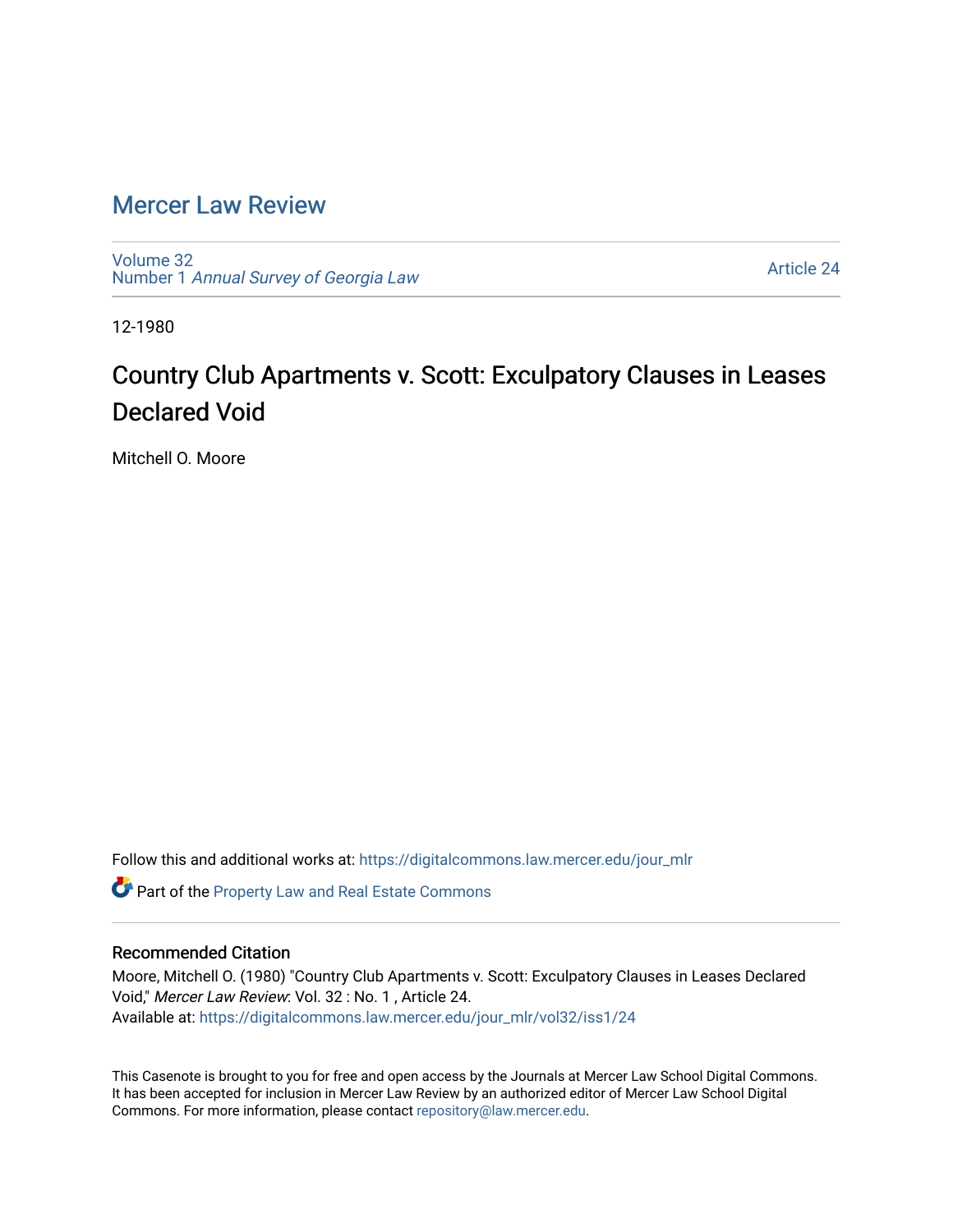## **Country Club Apartments v. Scott: Exculpatory Clauses in Leases Declared Void**

In *Country Club Apartments, Inc. v. Scott,'* the Georgia Supreme Court held that exculpatory provisions in leases are void as against public policy.' The Georgia Supreme Court affirmed the judgment of the court of appeals upholding the denial of the defendant's motion for judgment on the pleadings.'

The facts of the case illustrate the potential harshness of the result when the landlord is allowed to exculpate himself. Plaintiff entered into a lease agreement with defendant whereby plaintiff was to occupy defendant's apartment complex for a period of six months." Plaintiff occupied the premises on November **26, 1978,** and awoke the following morning with a severe headache. Her condition improved during the day but the following morning she awoke with a headache accompanied **by** nausea. Plaintiff's illness continued throughout the week as her condition grew progressively worse until she was hospitalized the following Sunday and underwent a series of tests.<sup>6</sup> She was discharged three days later and stayed with her parents four days before returning to the apartment. She awoke again with a severe headache and nausea and fainted four times before she was able to leave the apartment. She was hospitalized for further tests" and was discharged three days later. She returned to her apartment accompanied **by** her mother and her sister who spent the night with her. **All** three became slightly ill that evening and awoke the following morning violently ill. **A** blood test revealed that all three persons had

**<sup>1.</sup>** Country Club Apts., Inc. v. Scott, No. **36346** (Ga. Sup. Ct., Oct. **1, 1980).**

<sup>2.</sup> *Id.,* slip op. at 4.

**<sup>3.</sup>** *Id.* The court acknowledged that this type ruling did not ordinarily receive a grant of certiorari under **GA.** SuP. **CT.** R. **29(2).** However, noting the importance of the issue and the confusion of law in this area, the supreme court determined a grant of certiorari was warranted. *Id.,* slip op. at **1.**

<sup>4. 154</sup> Ga. **App. 217, 218, 267 S.E.2d 811, 812 (1980). All** facts are taken from the opinion of the court of appeals. The case came before the court of appeals **by** way of interlocutory appeal to review the trial court's denial of defendant's motion for a judgment on the pleadings. Accordingly, plaintiff's allegations were assumed to be true.

**<sup>5.</sup>** Plaintiff underwent an angiogram procedure, spinal tap, **EEG** and other tests. *Id.* at **218, 267 S.E.2d** at **812.**

**<sup>6.</sup>** *Id.* Plaintiff underwent another **EEG,** a glucose tolerance, bloodcount and heart test.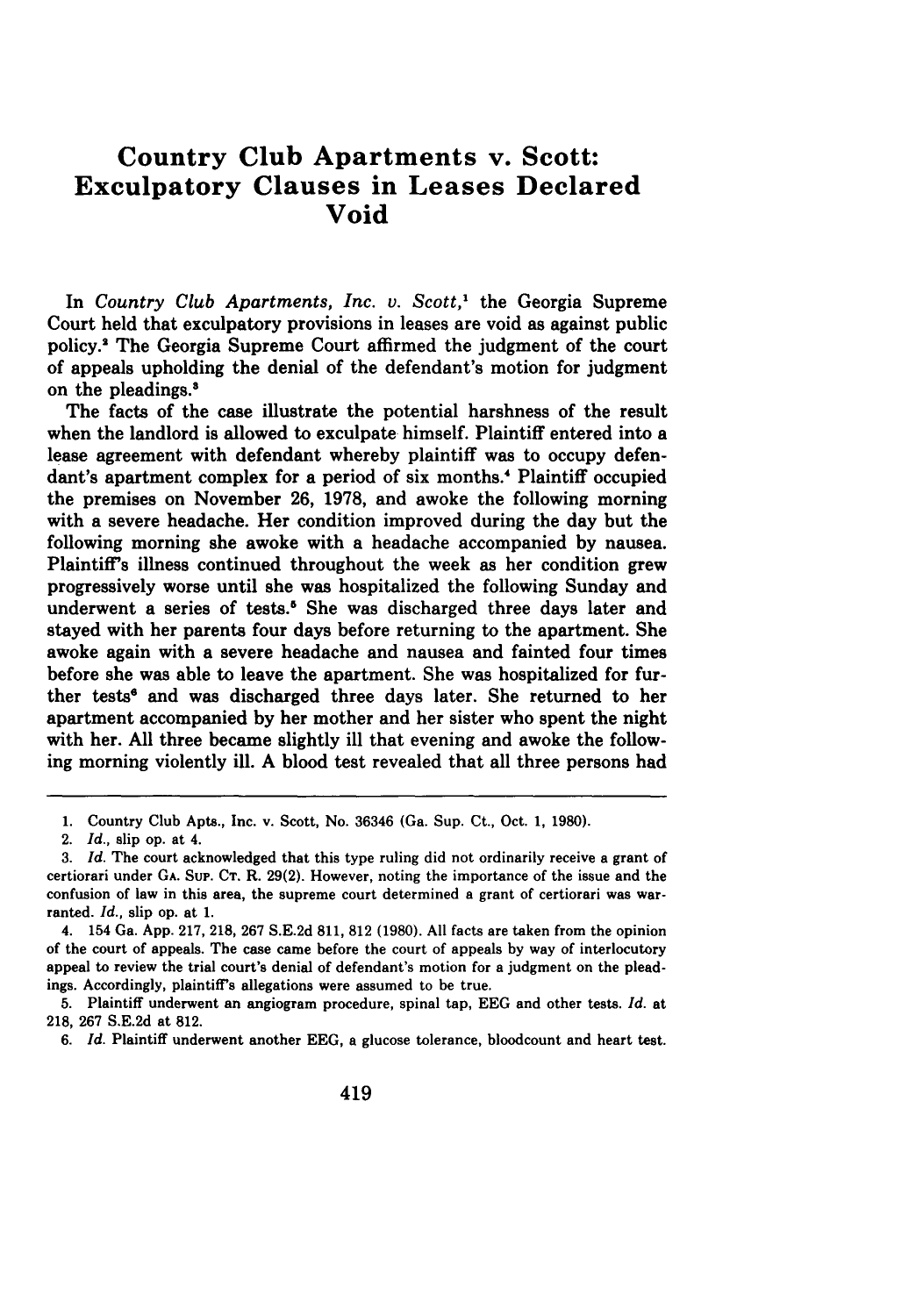extremely high levels of carbon monoxide.

An inspection of the heating unit by the gas company revealed that a pipe connected to a vent to remove carbon monoxide from the heater and the apartment was loose, thus permitting carbon monoxide to escape into the apartment. Plaintiff alleged that the rented premises contained a latent defect of fatal capabilities which defendant, exercising ordinary care, could have discovered and which was unknown to plaintiff.<sup>7</sup>

Plaintiff alleged that under the terms of the lease defendant had retained supervision and control of the rented premises.8 Defendant, in his motion for a judgment on the pleadings, asserted that he was not liable for any damage to plaintiff, relying on an exculpatory provision in the lease.<sup>•</sup> The trial court found that the exculpatory clause was ambiguous and therefore ineffective to relieve the landlord of liability.<sup>10</sup> On this basis, the trial court denied defendant's motion for a judgment on the pleadings and defendant appealed.

Like the issue addressed in *Scott,* the focus of this article is, assuming that the landlord is deemed liable,<sup>11</sup> what is the effect of an exculpatory

**9.** *Id.* The exculpatory clause provided: "Tenant hereby releases Landlord and Landlord's agents from any and all damages to both person and property and will hold them harmless from all such damages during the term of this rental agreement, whether due to negligence of Landlord, Landlord's agents or other tenants or anyone else."

**10.** *Id.* The trial court concluded that the clause failed to address negligence occurring prior to the inception of the lease agreement nor did it address negligence in turning over the premises in a defective condition.

**11.** Under common law, a lease was treated as a conveyance and the lessor enjoyed the immunity afforded **by** the doctrine of caveat emptor. *See* Love, *Landlord Liability for Defective Premises: Caveat Lessee, Negligence or Strict Liability,* **1975** Wis. L. **REv. 19,** 21. **A** number of jurisdictions hold that a landlord is not under a duty to exercise ordinary care at the time of leasing to discover latent defects reasonably discoverable **by** the tenant. However, if the landlord is aware of the defects, or from the facts ought to know of defects, and he has reason to know they are dangerous and are unlikely to be discovered **by** the tenant, he may be held liable. *See* 49 AM. **JUR. 2d** *Landlord and Tenant* § **789 (1970).** Other courts hold that a landlord is under an affirmative duty to exercise reasonable care to discover and inform the tenant of any latent defects which render the premises unsafe. These courts impose liability upon the landlord if he fails to exercise reasonable care and the tenant is injured without negligence on his part. *See* 49 Am. **JUR. 2d** *Landlord and Tenant §* **790 (1970).** Some courts hold that absent a covenant **by** the landlord to repair, unless there is actual fraud or concealment, the tenant takes the premises as they are and assumes all risks from defects in the premises. *See* 49 AM. **JuR. 2d** *Landlord and Tenant §* **850 (1970).** Some states, including Georgia, have statutes imposing a duty of repair upon the landlord, which may impose liability for breach of this duty. *See* 49 **Am. JUR. 2d** *Landlord and Tenant §* **772**

<sup>7.</sup> *Id.*

<sup>8.</sup> *Id.* at 219, 267 S.E.2d at 813. The lease was drawn and furnished by defendant. Plaintiff's allegations of control and supervision were based on defendant's **(1)** retaining a resident agent to collect rents, (2) employing full-time maintenance and repair personnel, **(3)** promulgating rules and regulations by which tenants were bound, and (4) requiring tenants to permit defendant's agents to enter premises to inspect and to maintain premises.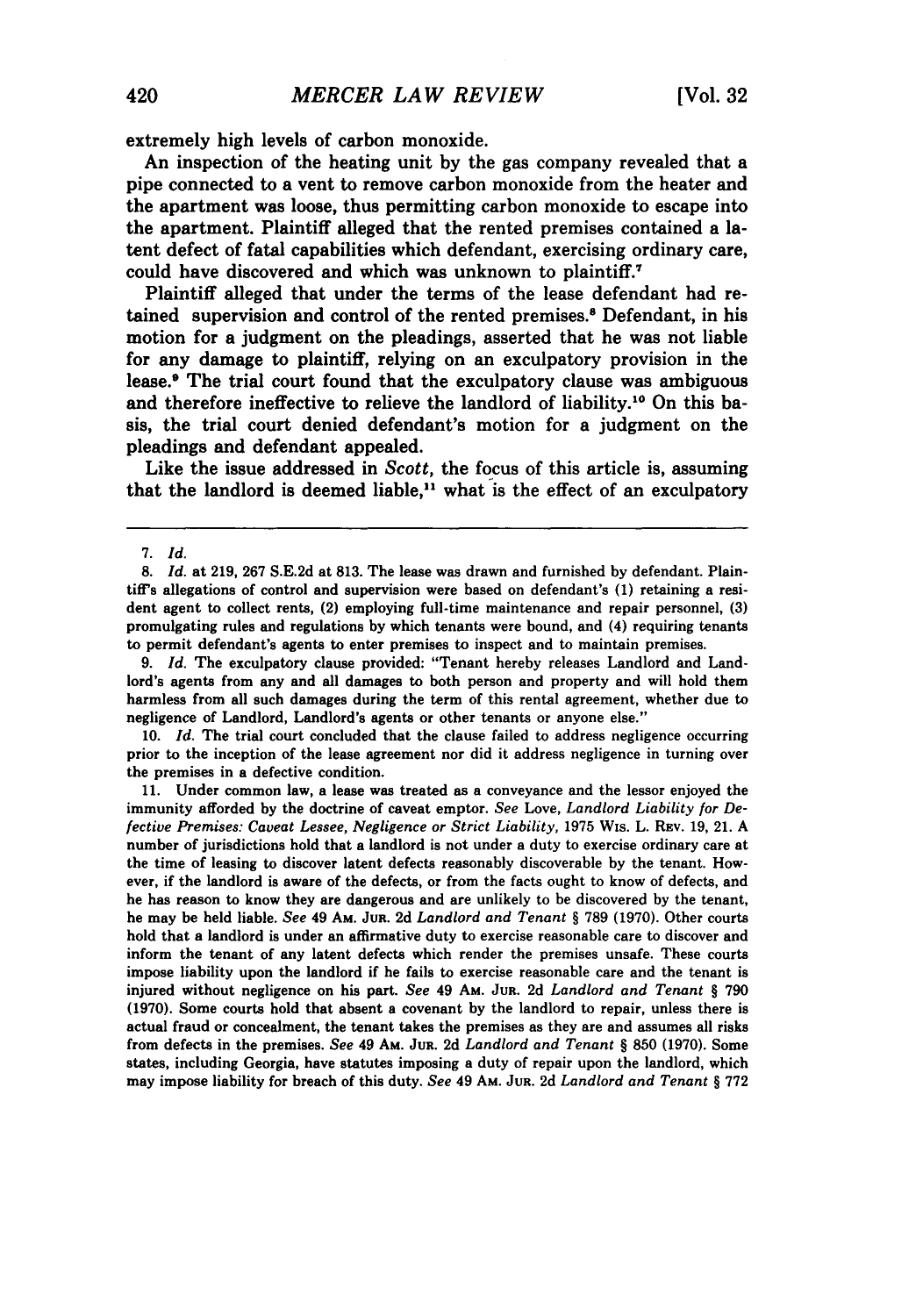clause purporting to relieve the landlord of liability for injuries to the tenant's person or property?

The exculpatory clause is an excellent example of the adage that necessity breeds ingenuity. Faced with increasing potential liability as additional duties were imposed upon him by legislative enactment<sup>12</sup> or through judicial fiat,<sup>13</sup> the landlord turned to the legal draftsman for relief. In response, the draftsman created the exculpatory clause whereby the lessee agreed to release or exempt the landlord from liability arising out of the lease agreement.<sup>14</sup>

The exculpatory clause frequently places the courts in the precarious position of choosing between two fundamental concepts of our legal system. The courts must choose between freedom of contract and the imposition of tort liability for the failure to meet a duty of ordinary care to avoid injury to another.<sup>15</sup> Early courts generally found these clauses to be

(1970).

13. *See* Love, *supra* note 11, at 49-68 for an excellent discussion of six judicially created exceptions to the doctrine of caveat lessee. The landlord may be held liable on the basis of fraud or negligence for failure to disclose latent defects. **RESTATEMENT (SECOND)** OF **TORTS** § **358 (1965)** would impose liability upon the landlord if the lessee did not know or have reason to know of the condition or risk involved while the lessor knows or has reason to know of the condition and the risk involved. A second exception applies to premises leased for admission of the public and is set forth in **RESTATEMENT (SECOND) OF TORTS** § **359 (1965).** The third exception is an implied warranty of habitability or merchantability in furnished dwellings. Few courts have adopted this theory, which is based upon breach of contractual obligation, and those states which have adopted it have sharply limited its use. *See* Love, *supra* note **11,** at 55 **&** nn.179-81. **A** fourth exception is found in RESTATEMENT **(SECOND)** OF **TORTS** § **357 (1965)** and imposes tort liability for breach of a covenant to repair. **A** fifth exception provides for liability for negligent repairs, which differs from the prior exception since the latter is based upon misfeasance while the former may be imposed for nonfeasance. *See* 40 L. **FRUMER** & M. **FRIEDMAN, PERSONAL INJURY: ACTIONS, DEFENSES, DAMAGES** § 1.05 **[3]** at 428. Finally, the courts have imposed liability for injuries arising from premises **in** common use. *See* **RESTATEMENT (SECOND)** OF TORTS § § 360-61 **(1965).** Liability is based upon the theory that the landlord retains control over these areas and is therefore bound to exercise reasonable care in keeping them safe.

14. *See* Rehberg, *supra* note 12.

**15.** *See* Papakalos v. Shaka, **91** N.H. **265, 18** A.2d **377** (1941); Wessman v. Boston & M. R.R., 84 N.H. 475, **152** A. 476 **(1930);** Conn v. Manchester Amusement Co., **79** N.H. 450, 111 A. **339 (1920);** McCutcheon v. United Home Corp., **79** Wash. **2d** 443, 486 P.2d 1093 (1971). Some courts avoid the difficult choice by finding that traditional contract principles are inapplicable to the standard form lease increasingly used by landlords. These courts find

<sup>12.</sup> One of the first legislatively imposed duties was a duty to repair. Georgia had such a statute in its first complete code of law. **GA. CODE** § **2266 (1863)** (current version at **GA. CODE ANN.** § 61-111 (1979)). While the Georgia statute did not expressly authorize a shifting of this duty by agreement between the parties, an early California statute, **CALIF.** CIVIL CODE § 1941 (1872), did, and it was widely adopted by other states. It should be noted that Georgia case law authorized the shifting of the duty to repair between the parties, although the statute did not. *See* Heriot v. Connerat, 12 Ga. App. 203, 76 S.E. 1066 (1912); Rehberg, *Exculpatory Clauses in Leases,* 15 **GA.** B.J. 389 (1953).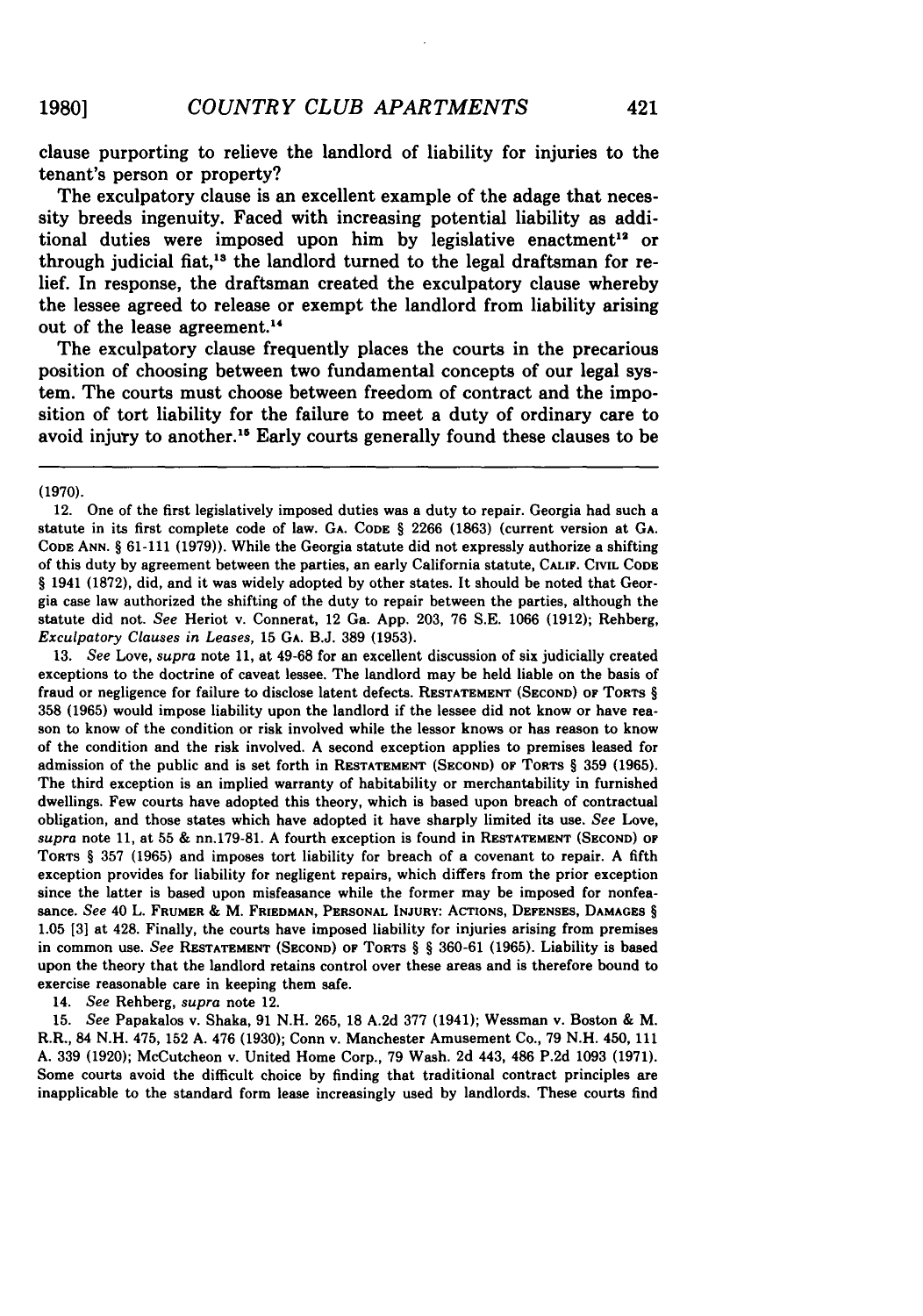a valid exercise of freedom of contract, unaffected **by** public interest."6 However, the courts almost unanimously agreed that these clauses were to be strictly construed." The majority of courts continue to uphold such clauses as valid in the abstract.<sup>18</sup> However, the increasing urbanization of American society and the resulting need for and use of multi-family dwellings has resulted in an increasing number of courts evidencing a willingness to employ various means to avoid enforcement of these clauses if given sufficient grounds.19 Unfortunately for both landlord and tenant, what constitutes "sufficient grounds" is a varied and elusive factor.

**A** majority of courts follow the *Restatement"0* rule that allows the landlord to contract away liability for his own future negligence, but not for willful or wanton misconduct. In other words, the clause generally will be upheld as valid unless the consequences of the negligent act fall greatly below the standard established **by** law." As previously stated, while a

**17.** See, e.g., Kay v. Cain, 154 **F.2d 305 (D.C.** Cir. 1946); Kuzmiak v. Brookchester, Inc., **33 N.J.** Super. **575, 111 A.2d** 425 **(1955);** Worthington v. Parker, **11** Daly 545 **(N.Y.C.P. 1885);** Love, supra note **11,** at **82;** Rehberg, supra note 12, at **391.**

**18.** Note, **28 U.** Prrr. L. **REV. 85 (1966).**

**19.** See Kuzmiak v. Brookchester, Inc., **33 N.J.** Super. **575, 111 A.2d** 425 **(1955);** Mc-Cutcheon v. United Homes Corp., **79** Wash. **2d** 443, 486 **P.2d 1093 (1971).** Courts are becoming increasingly susceptible to arguments based upon the unequal bargaining position between landlord and tenant as housing becomes increasingly scarce. See Kay v. Cain, 154 **F.2d 305 (D.C.** Cir. 1946); Strauch v. Charles Apt. Co., **1** Ill. **App. 3d 57, 273 N.E.2d 19 (1971).** At least one author has advocated that the courts face the problem directly **by** declaring such clauses in standard form leases unconscionable and void as against public policy rather than employing strict construction and judicial interpretation to avoid enforcing the provisions. See Note, **28 U.** Prrr. L. **REV. 85, 96-97 (1966).**

20. See Love supra n.11 at **83 &** n.331; Note, **25 U.** PTT. L. REV. **85, 86 &** n.6 **(1966); RESTATEMENT OF CONTRACTS** §§ **572,** 574 **(1932); RESTATEMENT (SECOND) OF TORTS** § 496B, Comment **d (1965).**

21. **RESTATEMENT OF CONTRACTS** § 574 **(1932).** *Accord,* McCutcheon v. United Homes Corp., **79** Wash. **2d** 443, **\_\_,** 486 **P.2d 1093, 1096 (1971)** in which the court stated:

[w]hen a lessor is no longer liable for the failure to observe standards of affirmative conduct, or for *any* conduct amounting to negligence, **by** virtue of an exculpatory clause in a lease, *the standard ceases to exist.* In short, such a clause destroys the concept of negligence in the landlord-tenant relationship. Neither the standard nor negligence can exist in abstraction.

*Id.* **at -, 486 P.2d** at **1096** (emphasis in original).

that the absence of negotiation and the subsequent failure to embody the mutual intent of the parties prevents analysis under traditional contract principles. See Galligan v. Arovitch, 421 Pa. **301, 219 A.2d** 463 **(1966).**

**<sup>16.</sup>** Inglis v. Garland, **19** Cal. **App. 2d** Supp. **767,** 64 **P.2d 501 (1936);** Queen Ins. Co. of America v. Kaiser, **27** Wis. **2d 571, 135 N.W.2d** 247 **(1965).** Accord Weirick v. Hamm Realty **Co., 179** Minn. **25, 228** N.W. **175 (1929);** Kirshenbaurn v. General Outdoor Adv. Co., **258** N.Y. 489, **180 N.E.** 245 **(1932);** Manius v. Housing Auth., **350** Pa. **512, 39 A.2d** 614 (1944); See generally Annot., 49 A.L.R. **3d 321 (1973).**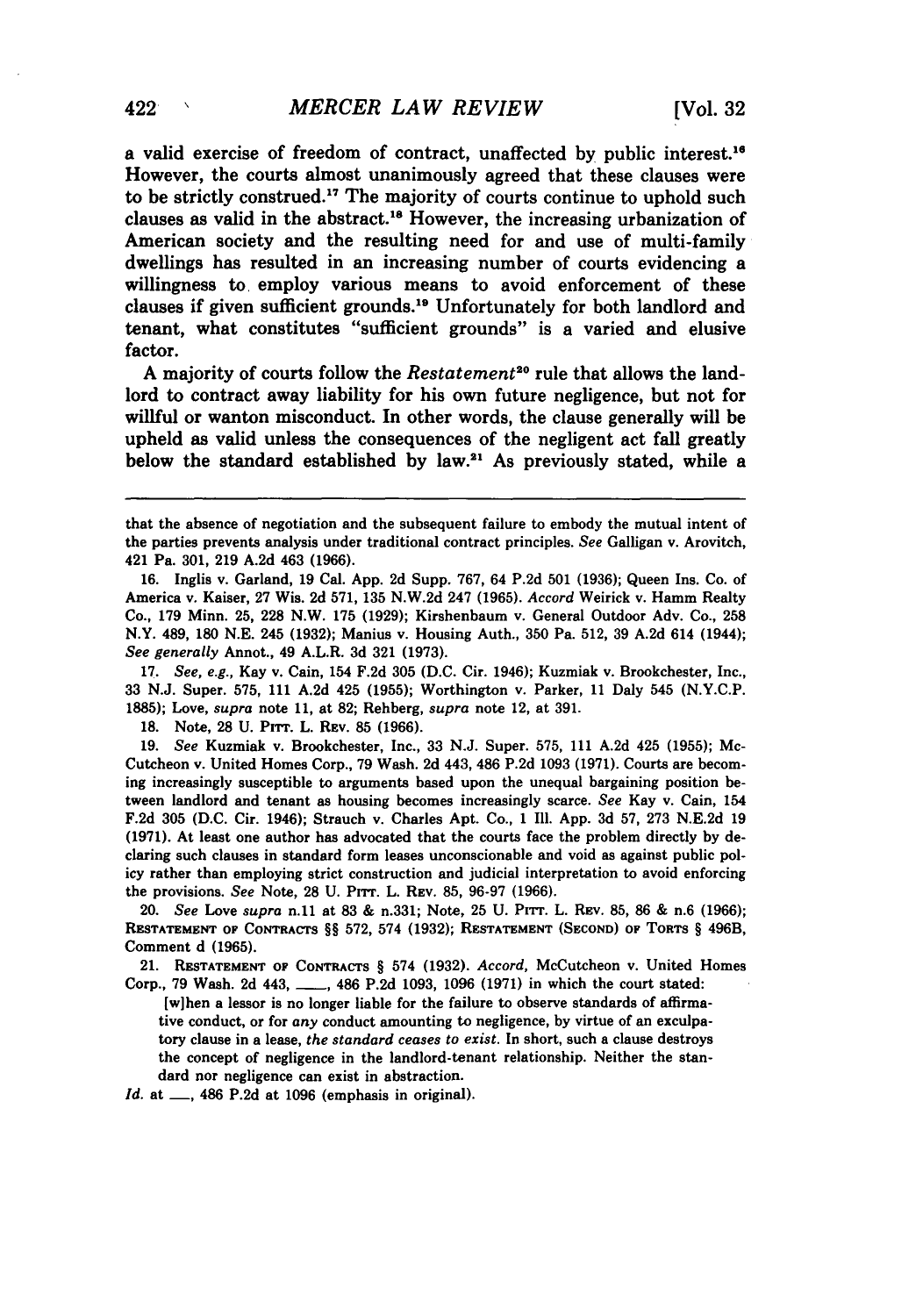number of courts hold such clauses valid, these courts employ various means to avoid enforcing them in order to avoid extremely harsh results.

One method of avoiding enforcement is to strictly construe the clause to find that the parties entering the lease did not contemplate the type negligence before the court,<sup>22</sup> or that the specific time of the occurrence was not covered by the clause.<sup>33</sup> Some courts have found the clause to be overbroad, thus attempting to exempt the landlord from all liability, which is deemed contrary to public policy.<sup>24</sup> Pennsylvania, however, has evidenced a willingness to enforce broadly phrased exculpatory clauses so long as they cover the factual situation before the court.<sup>25</sup> A number of courts concur in holding that one may not relieve himself from liability resulting from a breach of a statutory duty **by** use of an exculpatory clause.2s

The courts in at least one jurisdiction hold that any attempt to contract against liability for negligence is contrary to public **policy. 27 A** few

**23.** *See e.g.,* Saewitz v. Levittown Shopping Center, Inc., **13** Bucks L. Rptr. 49 **(C.P.** Bucks County, Pa. **1963).** The court found that the clause failed to release the landlord from liability due to pre-existing conditions. Plaintiff suffered property damage when frozen pipes burst due to faulty installation prior to the tenancy.

24. *See, e.g.,* Kuzmiak v. Brookchester, Inc., **33 N.J.** Super. **575, 111 A.2d** 425, 432 **(1955)** (dictum). The court acknowledged that given the unequal bargaining position of the landlords and tenants in housing accommodations in parts of the state an exculpatory clause purporting to immunize the landlord from all liability would be contrary to public policy.

25. *See* Gorel v. Cimensky, **58** Pa. **D. & C.** 374 (1946); *compare* Darrow v. Keystone **5, 10, 25, & \$1.00** Stores, Inc., **365** Pa. **123,** 74 **A.2d 176 (1950);** Rehberg, *supra* note 12, at 402.

**26.** *See, e.g.,* Feldman v. Stein **Bldg. &** Lumber Co., **6** Mich. **App. 180,** 148 **N.W.2d** 544 **(1967)** (statutory duty to keep premises clean includes removal of ice and snow; therefore, plaintiff may recover despite exculpatory clause when injury is the result of a fall in a common area); Boyd v. Smith, **372** Pa. **306,** 94 **A.2d** 44 **(1953)** (landlord's failure to provide a proper fire escape in contravention of statute rendered exculpatory clause ineffective to bar recovery). Annot., 49 A.L.R.3d **321 (1973).**

**27.** Papakalos v. Shaka, 91 **N.H. 265, 268, 18 A.2d 377, 379** (1941). An increasing number of courts have come to realize that a lease is no longer strictly a matter of private concern and may be affected with public interest. *See* Henrioulle v. Marin Ventures, Inc., 20 Cal. **3d** 512, **573 P.2d** 465, 143 Cal. Rptr. 247 **(1978);** Rehberg, *supra* note 12, at 402-04; Love, *supra* note **11,** at **85.**

<sup>22.</sup> Some courts distinguish between active and passive negligence. While the latter may be covered **by** an exculpatory clause, most courts agree that the former may not. This approach has been criticized because of the dubious distinction between the two and the inconsistent decisions it creates. *See* Note, **28 U. Pi".** L. REv. **85, 87 (1966);** Annot., 40 A.L.R.3d **795 (1971);** Annot., 49 A.L.R.3d **321 (1973).** California courts have gone so far as to declare that exculpatory clauses may be applied to active negligence, however; the clause must be strictly construed and the intent to extend the clause to active negligence must be clearly expressed. *See* Fields v. City of Oakland, **137** Cal. **App. 2d 602, 291 P.2d** 145 (Ct. **App. 1955)** and cases cited therein. California recently passed a statute declaring exculpatory clauses in residential leases executed after January **1, 1976** invalid. *See* **CAL.** Civ. **CoDE** § **1953** (West Supp. **1980).**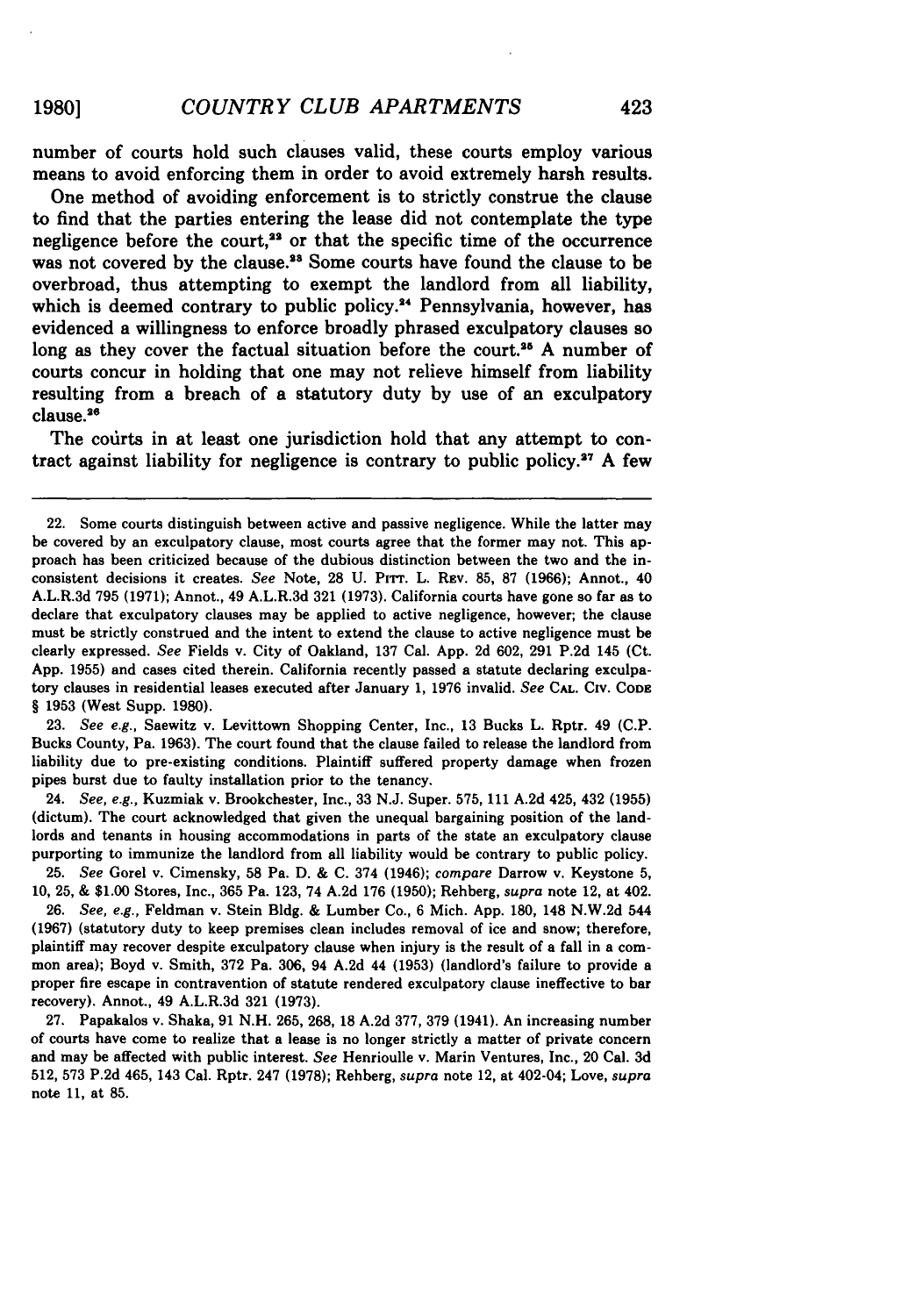courts distinguish between commercial and residential leases, and hold that exculpatory clauses in the latter are void as against public policy.<sup>28</sup> Finally, some states have enacted legislation expressly voiding exculpatory clauses as contrary to public **policy.<sup>29</sup>**

Thus it appears that while exculpatory clauses in leases have generally been found valid, they are viewed with disfavor. For this reason various means have been employed by the courts to soften the impact of such clauses.30 Unfortunately, this effort by the courts has resulted in a number of illogical and inconsistent decisions in this area of the law.

Prior to the court's decision in *Scott,* Georgia law followed the *Restatement3l* rule concerning the validity of exculpatory clauses. While Georgia courts had allowed the landlord to contract against liability for his future negligence,<sup>32</sup> he was not permitted to relieve himself of liability for willful or wanton misconduct.<sup>33</sup>

In *King v. Smith*,<sup>34</sup> plaintiff sought recovery for damages to furniture and household goods caused by steam, heat, and moisture escaping into his room from a defective steam pipe. Plaintiff alleged that the landlord

29. In some states the statutes apply to the entire leased premises. ILL. ANN. **STAT.** ch. 80, § 91 (Smith-Hurd Supp. 1980); MASS. **GEN.** LAWS **ANN.** ch. 186, § 15 (West Supp. 1980); N.Y. GEN. OBLIG. § 5-321 (McKinney 1978). Other states restrict their application only to those portions of the premises under the landlord's control. **MD. ANN.** CODE art. 21, § 8-105 (1974).

30. *See* Love, *supra* note 11, at 82 & n.328.

31. **RESTATEMENT** OF CONTRACTS §§ 572, 574, 575 (1932).

32. Capital Wall Paper Co. v. Callan Court Co., 38 Ga. App. 428, 144 S.E.135 (1928). The case concerned the question of whether a printed provision and a written provision of a lease contract were to be construed in *pari materia.* The printed provision absolved the lessor of any liability for damages to person or property however occurring. The written provision stipulated that the lessor would furnish steam heat. Finding no irreconcilable conflict, the court determined they were to be construed in *pari materia.* The court found that the printed portion did not relieve the lessor from liability for breach of a covenant to provide heat; however, it did relieve the lessor from liability for damage to property resulting from such a breach. The only injury alleged was damage to property which was expressly covered by the exculpatory provision; therefore, the court found that the lower court properly granted nonsuit. While often cited for the proposition that one may contract against liability for future negligence, it is arguable that the case addressed only liability for breach of a covenant and negligence was not an issue. *But see* Plaza Hotel Co. v. Fine Prod. Corp., 87 Ga. App. 460, 74 S.E.2d 372 (1953) in which the court upheld a similar exculpatory clause.

33. Brady v. Glosson, 87 Ga. App. 476, 74 S.E.2d 253 (1953); Sinclair Ref. Co. v. Reid, 60 Ga. App. 119, 3 S.E.2d 121 **(1939);** King v. Smith, 47 Ga. App. 360, 170 S.E. 546 (1933). 34. 47 Ga. App. 360, 170 S.E. 546 (1933).

<sup>28.</sup> *See* Tenants Council of Tiber Island-Carrollsburg Square v. DeFranceaux, 305 F. Supp. 560 (D.D.C. 1969); Rishty v. R. & **S.** Properties, Inc., 101 A.2d 254 (D.C. 1953); Mc-Cutcheon v. United Homes Corp., 79 Wash. 443, 486 P.2d 1093 (1971). Some courts find such distinctions "artificial and arbitrary." *See* College Mobile Home Park & Sales, Inc. v. Hoffman, 72 Wis. 2d 514, 241 N.W.2d 174 (1976).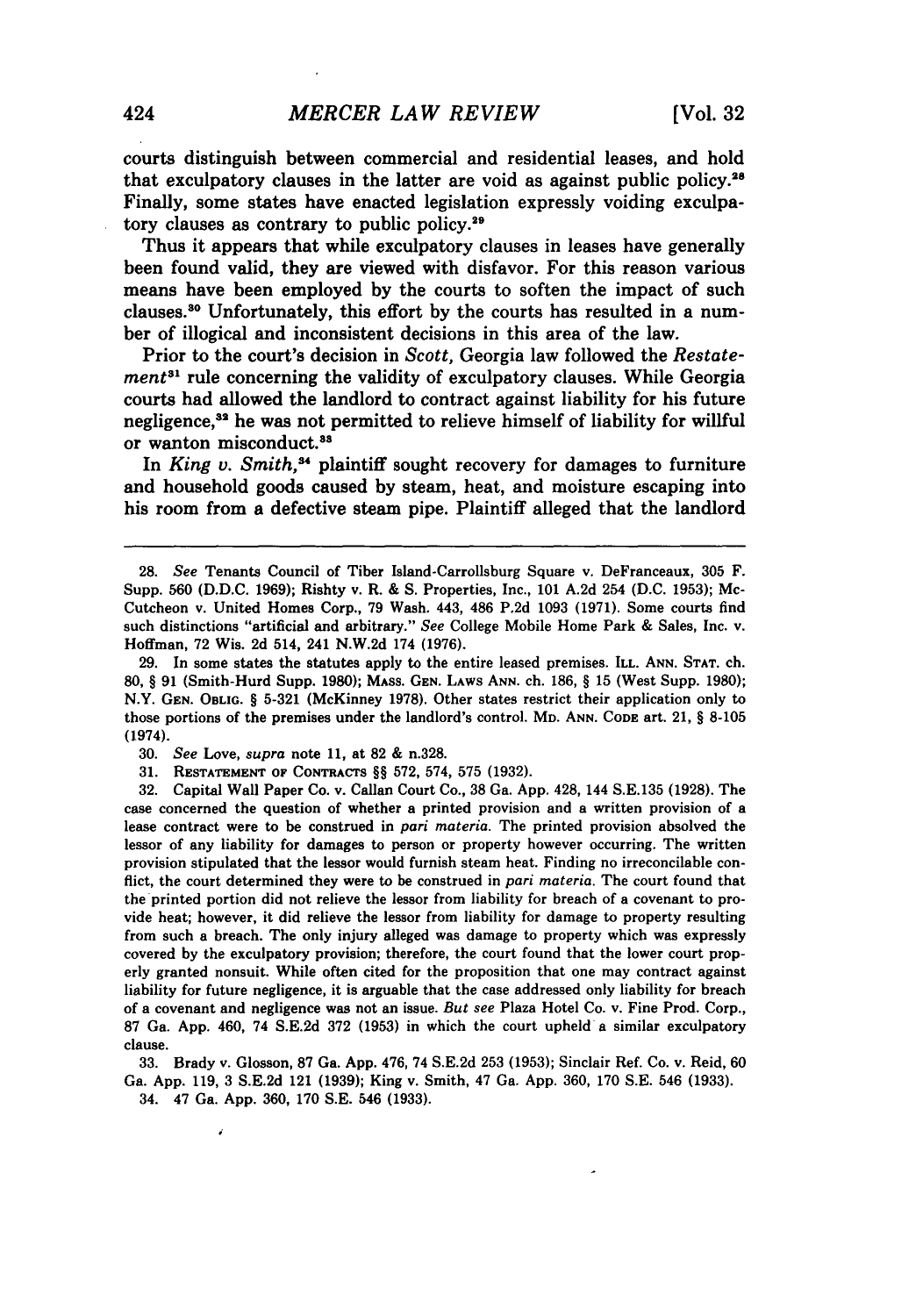and his agent, the janitor, although aware of the observable defect, "negligently, carelessly, wantonly, willfully, and intentionally"<sup>35</sup> used the furnace and "negligently, carelessly, wantonly, willfully, and intentionally" failed to enter his room and shut off the heat to preserve his property.<sup>36</sup> The lease contained an exculpatory clause which relieved the lessor of any liability for damage to person or property "arising from the bursting or leaking of water or steam pipes. **'' <sup>3</sup>**The court stated: *"Except in cases prohibited by statute,.* **. .** a party may by a valid contract relieve himself from liability to the other party for particular injuries or damages and for ordinary negligence; and such an agreement is not void as against public policy."<sup>38</sup> The court analogized such an agreement to that of a person receiving a gratuitous pass from a railroad company and thereby agreeing to relieve the company from injuries to his person or property, and who is bound to the exemption except for damage inflicted willfully and wantonly. 9 The court found that the evidence was insufficient to establish willfulness or wantonness by the defendant.<sup>40</sup> The court added that while the lease gave the landlord the right to enter upon the premises to make repairs to the steam pipes, it did not impose a duty upon the landlord to enter the premises to inspect and repair a defective valve."' The court determined, therefore, that the exculpatory clause covered defendant's failure to enter plaintiff's premises to prevent damages due to the escaping steam.42

The court in *Covington v. Brewer*<sup>43</sup> stated that while similar exculpatory leases have been held unambiguous and not contrary to public pol-

38. *Id.* at 364, 170 S.E. at 548 (emphasis added), *citing* Dowman-Dozier Mfg. Co. v. Central of Ga. Ry., 29 Ga. App. 187, 114 S.E. 815 (1922); Hearn v. Central of Ga. Ry., 22 Ga. App. 1, 3-7, 95 S.E. 368, 369-70 (1918).

39. 147 Ga. App. at 364, 170 S.E. at 548.

40. *Id.* at 366, 170 S.E. at 549. The court said that to establish that an act was done willfully or wantonly, one must allege and prove specific facts. *See* Dowman-Dozier Mfg. Co. v. Central of Ga. Ry., 29 Ga. App. 187, 114 S.E. 815 (1922). Defendant's conduct must be "such as to evidence a willful intention to inflict the injury, or else so reckless or so charged with indifference to the consequences . . . as to justify the jury in finding a wantonness equivalent in spirit to actual intent." 47 Ga. App. at 366, 170 S.E. at 549, *citing* Central of Ga. Ry. v. Moore, 5 Ga. App. 562, 565, 63 S.E. 642, 644 (1909).

41. It should be noted that the court found that the defective valve was a patent defect, and under Georgia precedent, a landlord is not liable for injuries to his tenant arising from a patent defect existing at the time of the leasing. 47 Ga. App. at 365, 170 S.E. at 548. *See* McGee v. Hardacre, 27 Ga. App. 106, 107 S.E. 563 (1921).

42. 47 Ga. App. at 366, 170 S.E. at 548-49.

43. 101 Ga. App. 724, 115 S.E.2d 368 (1960).

<sup>35.</sup> *Id.* at 361, 170 S.E. at 546.

<sup>36.</sup> *Id.*

<sup>37.</sup> *Id.*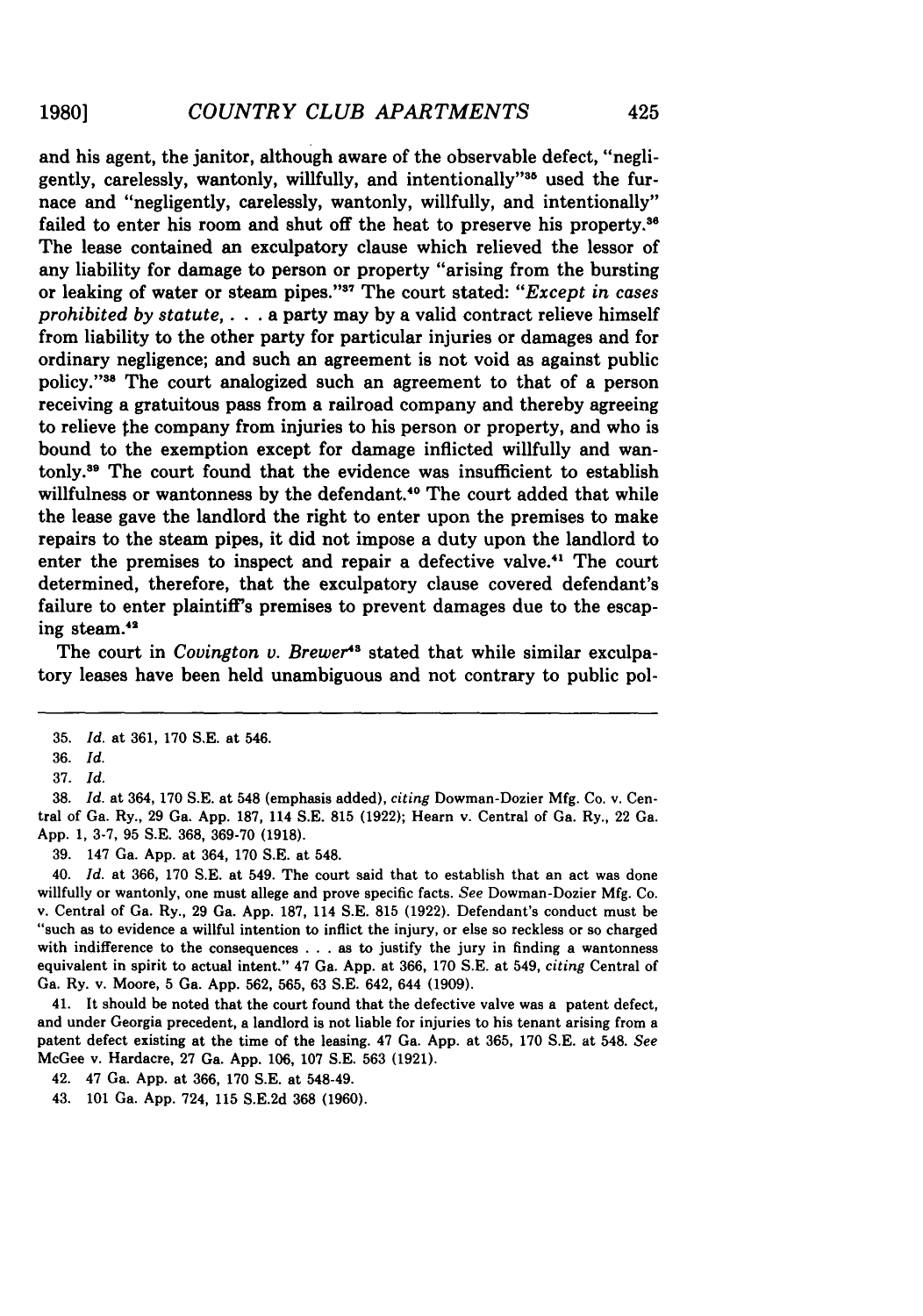icy.<sup>44</sup> they are generally strictly construed.<sup>45</sup> The court held that the exculpatory clause was ineffective to relieve defendant of liability for plaintiff's injuries incurred in a two-story plunge in an elevator installed subsequent to defendant's signing of the lease. $48$ 

The court of appeals acknowledged in *Jadronja v. Bricker*<sup>47</sup> that the landlord was under a statutory duty to repair<sup>48</sup> but noted that case law allowed the tenant to waive this duty." The court found that since the tenant had accepted the premises as they were and had agreed to make all necessary repairs, he was bound by this agreement. In addition, the tenant had released the landlord from liability for damage "of any character" due to the condition of the premises. The court, citing *Buchanan v. Tesler,50* said that under these circumstances the tenant could not recover for damages to property caused by a defect in the premises; however, the landlord could be liable for negligent repairs voluntarily undertaken despite the exculpatory provision.<sup>51</sup>

Several recent Georgia cases addressing exculpatory provisions in leases contain little or no discussion concerning their validity. Instead, the court has referred to the earlier cases and summarily denied plaintiff's recovery." An example is *Camp v. Roswell Wieuca Court Apartments,5* in

44. *Id., citing* Capital Wall Paper Co. v. Callan Court Co., 38 Ga. App. 428, 114 S.E. 135 (1928); *See also* Hitchcock v. Mayfield, **133** Ga. App. 546, 211 S.E.2d 612 (1974).

46. The court reasoned that the clause applied only to the demised premises or portions thereof. Since the elevator was not in existence or contemplated at the time the lease was excecuted, the exculpatory clause was inapplicable.

47. 49 Ga. App. 37, 174 S.E. 251 (1934).

48. **GA. CIVIL CODE** § 3699 (1910).

49. Heriot v. Connerat, 12 Ga. App. 203, 76 S.E. 1066 (1912).

50. 39 Ga. App. 799, 148 S.E. 614 (1929).

51. 49 Ga. App. at 38-39, 174 S.E. at 252. The court found that the petition alleged a modification of the original lease and was sufficient to withstand a general demurrer.

**52.** *See* Tek-Aid, Inc. v. Eisenberg, **137** Ga. **App. 99, 223 S.E.2d 29 (1975)** (action for water damage to plaintiff's equipment was specifically addressed in an exculpatory clause; however, evidence was in conflict whether defendant's construction of the penthouse resulted in violation of a statute and might amount to willful and wanton conduct beyond the scope of the clause); Smith v. General Apt. Co., **133** Ga. **App. 927, 213 S.E.2d** 74 **(1975)** (landlord's failure to warn plaintiff or take protective measure constituted deliberate act of omission not covered **by** exculpatory clause when landlord had knowledge of other rapes in which intruder gained entrance **by** use of a pass key. This might be considered willful and wanton conduct **by** landlord); Sport Shop, Inc. v. Churchwell, **131** Ga. **App. 718, 206 S.E.2d**

<sup>45.</sup> Annot., 26 A.L.R.2d 1044 (1952); Annot., 175 A.L.R. 8 (1948). These have been superseded in part by Annot., 49 A.L.R.3d 321 (1973). *See also* Insurance Co. of N. America v. Gulf Oil Corp., 106 Ga. App. 382, 127 S.E.2d 43 (1962) where the court found that the exculpatory clause contemplated causes of action arising out of the lease relationship but did not encompass negligence in other legal duties that would exist in the absence of the lease. The court declined to decide the effect that such a broadly worded clause would have upon a personal injury claim. *See also* Carlton v. Hoskins, 134 Ga. App. 558, 215 S.E.2d **321 (1978).**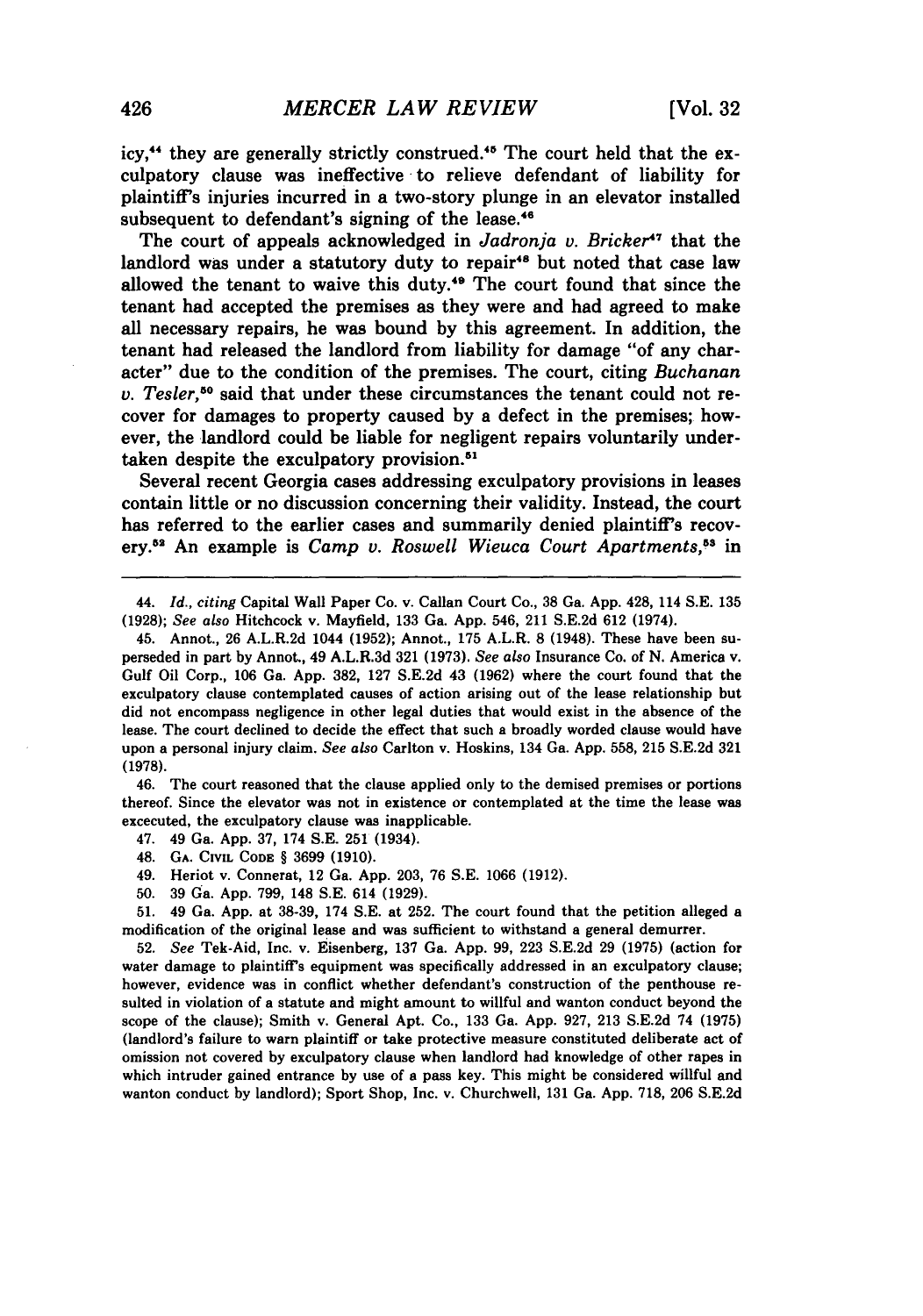which plaintiffs sought recovery for damages to person and property resulting from a fire allegedly caused by a defective heater in one of the apartments." Plaintiffs alleged that defendant negligently failed to repair the heater and that the negligent construction of the buildings allowed the fire to spread. The court of appeals found that an exculpatory provision in the lease releasing the landlord and his agent from "any and all damage or injury to person or property"<sup>55</sup> was binding on all signatories to the lease. On this basis the court affirmed the trial court's grant of defendant's motion for summary judgment in those cases brought by signatories to the leases.<sup>56</sup>

In *Country Club Apartments, Inc. v. Scott*,<sup>57</sup> the Supreme Court of Georgia found that the General Assembly had declared new public policy regarding exculpatory provisions in leases.<sup>58</sup> The court stated that this new policy was first set forth in Georgia Code Ann. section 20-504.59 However, after the courts continued to hold exculpatory clauses valid contrary to the implicit message in section 20-504, the legislature further clarified its position in a 1976 amendment to Georgia Code Ann. section **61-102.<sup>60</sup>** On this basis, the Supreme Court of Georgia affirmed the court of appeals decision upholding the denial of defendant's motion for judgment on the pleadings and overruled all cases $<sup>61</sup>$  in conflict with the public policy set</sup>

- 54. *Id.* Six cases were before the court on joint appeal.
- **55.** *Id.*

56. *Id.* However, the court found that the release did not apply to nonsignatories, *citing* Ragland v. Rooker, 124 Ga. App. 361, **183** S.E.2d **579** (1971). *See* Levy v. Logan, **99** Ga. App. **253, 108** S.E.2d **307 (1959);** Leonard v. Fulton Nat. Bank, **86** Ga. App. **635, 72** S.E.2d **93 (1952);** Greene v. Birdsey, 47 Ga. App. 424, 170 S.E. **681 (1933).**

**57.** Country Club Apts. v. Scott, No. **36346** (Ga. Sup. Ct. Oct. 1, **1980).**

**58.** *Id.,* slip op. at 2.

**59. GA. CODE** ANN. 20-504 (1977). The court noted that in Frazer v. City of Albany, 245 Ga. **399, 265** S.E.2d **581 (1980),** it was determined that section 20-504 was applicable to exculpatory clauses in lease contracts. In *Frazer,* plaintiff sought to enjoin certain actions contemplated by the city. One of these actions was the execution of a lease agreement under which the city would be obligated to rent a civic center from the Albany-Dougherty Inner-City Authority for up to fifty years. Plaintiff argued that certain provisions purporting to relieve the Authority from liability for damage to person or property violated section 20-504. The court agreed and held that these provisions were void as contrary to the public policy of section 20-504. The court found these provisions were severable parts of the lease, however, and denied the injunction. 245 Ga. at 401-02, **265** S.E.2d at **583.**

**60. GA. CODE ANN.** § 61-102 (1979).

61. Country Club Apts. v. Scott, slip op. at 4. The court noted that the four judge plurality *purportedly* overruled a line of cases holding that a landlord can exculpate himself from

**<sup>715</sup>** (1974) (clause released defendant of liability for property damage in commercial lease); Akin v. Hardeman-Long Corp., **129** Ga. App. **303, 199** S.E.2d **621 (1973)** (exculpatory clause effective to bar recovery for damage to property arising from simple negligence but not gross negligence).

**<sup>53. 127</sup>** Ga. App. **67, 192** S.E.2d 499 **(1972).**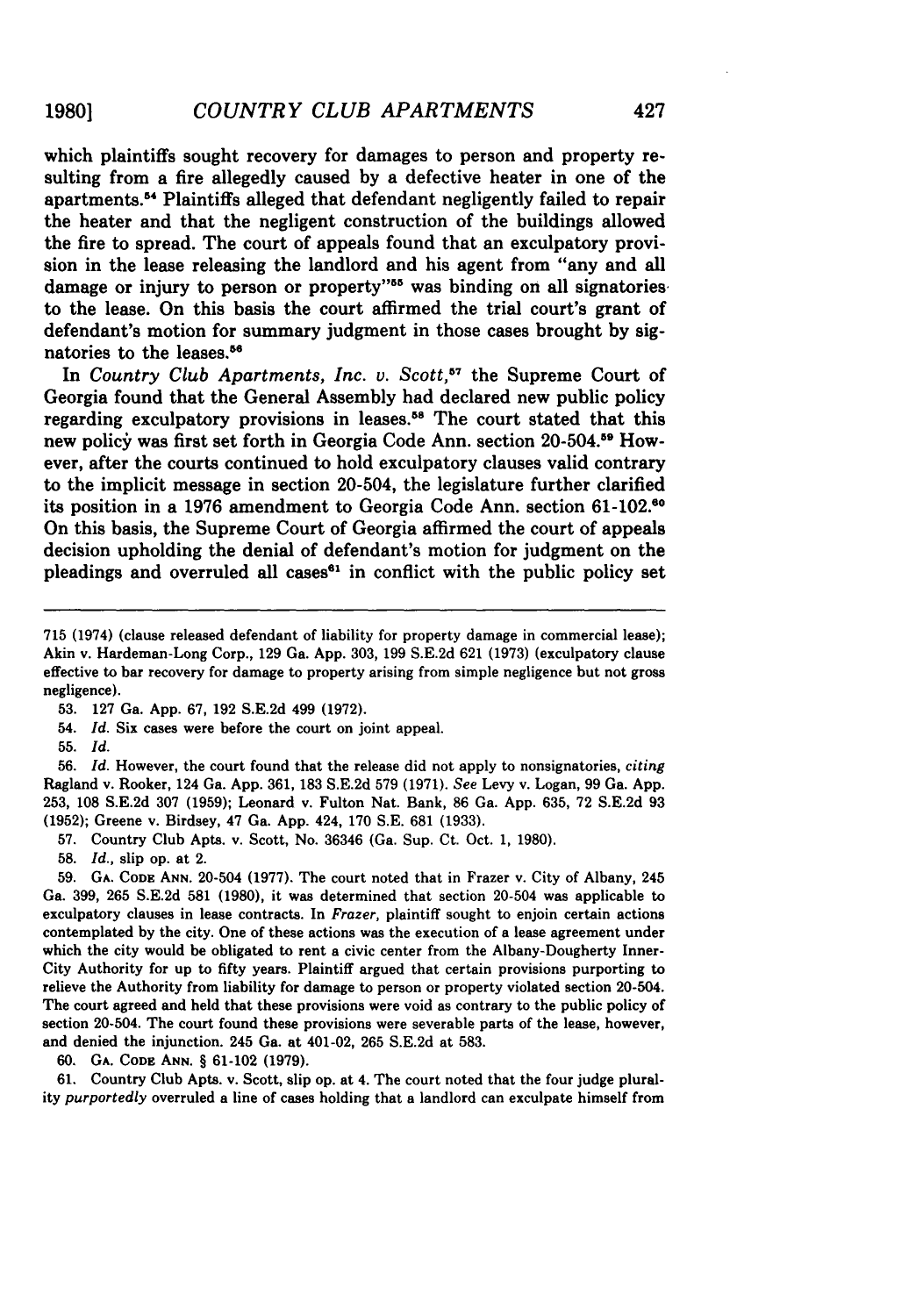forth in sections 20-504 and  $61-102$ .<sup>62</sup> The rationale underlying the Georgia Supreme Court's ruling was more clearly set forth by the plurality in the earlier court of appeals decision.<sup>63</sup> While the Supreme Court of Georgia somewhat summarily recognized a legislative declaration of new public policy, the plurality gave a much more detailed analysis of the relevant case law and the effect of the recent legislation upon this case law.

Although the four justice plurality in the court of appeals disagreed with the trial court's finding that the exculpatory clause at issue was ambiguous,<sup>64</sup> they affirmed the denial of the appellant's motion for judgment on the pleadings. Judge Smith, author of the plurality opinion, acknowledged the general rule upholding such clauses<sup>65</sup> but noted Georgia authority establishing a landlord's implied warranty against latent defects.<sup>66</sup> He indicated that the implied warranty exists by operation of law and is in the interest of safety.<sup>67</sup> Judge Smith then stated that the warranty could not be defeated by an exculpatory clause and that cases holding to the contrary were overruled.<sup>66</sup> The plurality opinion referred to section 20-504 which provides in part:

A contract which is against the policy of the law cannot be enforced

62. The court pointed out that while the legislature had declared a change in public policy in 1970, the courts had failed to give effect to this new policy. Country Club Apts. v. Scott, slip op. at 4.

63. 154 Ga. App. at 217, 219-21, 267 S.E.2d at 811, 813-14.

64. 154 Ga. App. at 220, 267 S.E.2d at 813.

65. *Id.* at 219, 267 S.E.2d at 813, *citing* Tek-Aid, Inc. v. Eisenberg, 137 Ga. App. 99, 223 S.E.2d 29 (1975); Smith v. General Apt. Co., 133 Ga. App. 927, 213 S.E.2d 74 (1975); Sport Shop, Inc. v. Churchwell, 131 Ga. App. 718, 206 S.E.2d 715 (1974); Akin v. Hardeman-Long Corp., 129 Ga. App. 303, 199 S.E.2d 621 (1973); Camp v. Roswell Wieuca Court Apts., 127 Ga. App. 67, 192 S.E.2d 499 (1972).

66. *See* Elijah **A.** Brown Co. v. Wilson, 191 Ga. 750, 13 S.E.2d 779 (1941); Ross v. Jackson, 123 Ga. 657, 51 **S.E.** 578 (1905). In *Wilson,* the Supreme Court of Georgia acknowledged that while a landlord is under a duty to repair latent defects in the premises prior to leasing, that duty is not absolute but is dependent upon the landlord's knowledge of the defect and the consequent need for repair. The court stated that the test was whether the landlord ought to have known of the defect through the exercise of ordinary care in the performance of his obligation to keep the premises in repair; if so, he would be liable. 191 Ga. at 751, 13 S.E.2d at 780. *Wilson* has been construed to require that the landlord must have some reason to think an inspection is necessary before an affirmative duty to inspect will arise. *See* Spires v. Fitzsimmons, 106 Ga. App. 22, 126 S.E.2d 244 (1962).

67. 154 Ga. App. at 220, 267 S.E.2d at 813.

68. *Id.* at 220, 267 S.E.2d at 813-14. *See* cases cited in note 59 *supra.*

damages occurring to the person or property of a tenant during the period of the lease as a result of ordinary negligence of the landlord. However, since the special concurrence needed to give the plurality a true majority refused to overrule those cases, they were not overruled **by** the court of appeals. *Id.,* slip op. at 1-2. In addition to overruling those cases listed by the plurality, the court overruled Jaffe v. Davis, 134 Ga. App. 651, 215 S.E.2d 583 (1975) and F. P. Plaza, Inc. v. Sugrue, 144 Ga. App. 543, 241 S.E.2d 644 (1978).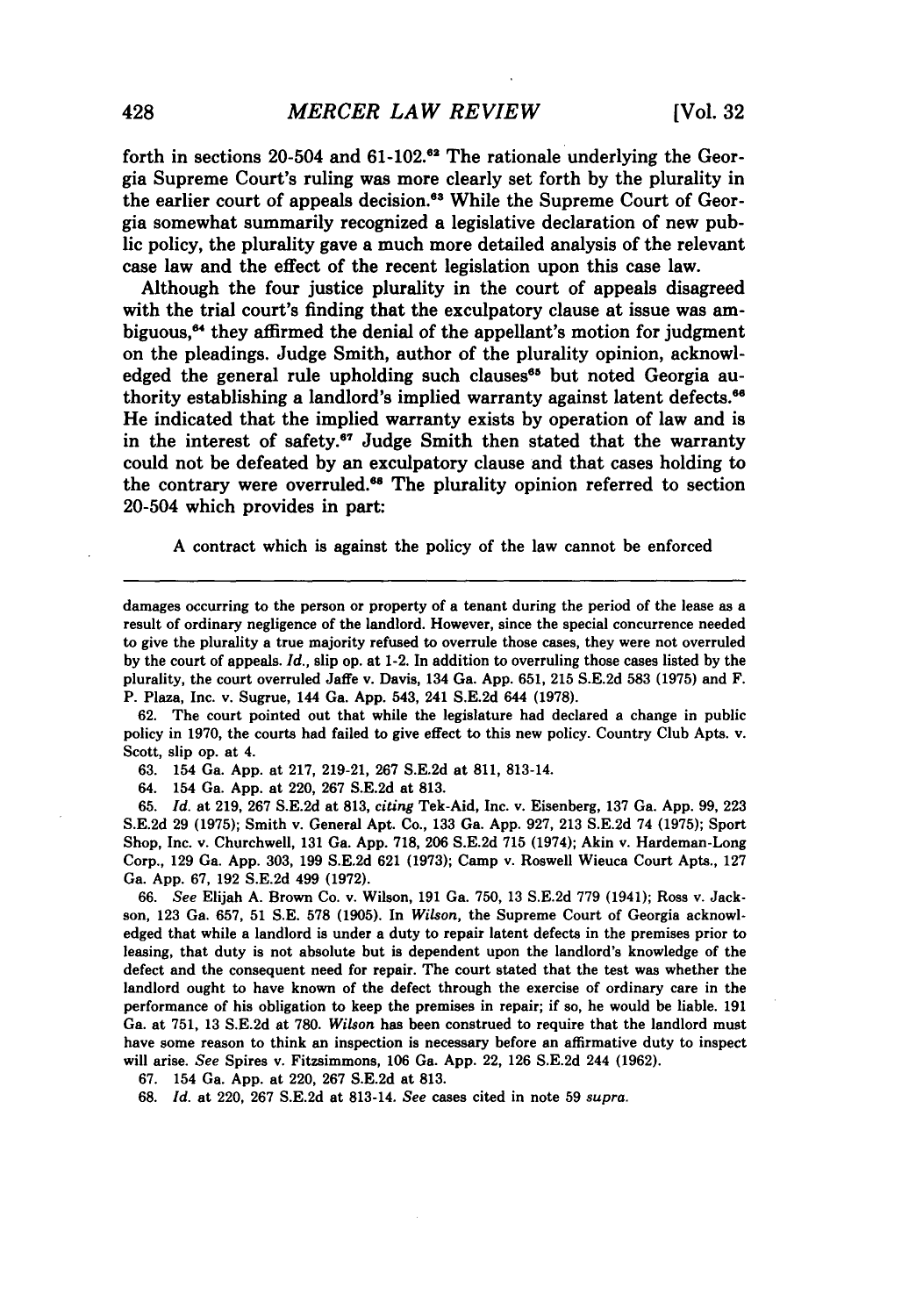**. .. A** covenant, promise, agreement, or understanding in, or in connection with or collateral to a contract or agreement relative to the construction, alteration, repair, or maintenance of a building structure, appurtenances and appliances. **. .** purporting to indemnify or hold harmless the promisee against liability for damage arising out of bodily injury to persons or damage to property caused **by** or resulting from the sole negligence of the promisee, his agents or employees, or indemnitee, is against public policy and is void and unenforceable **. . ..**

The plurality found that "[a] landlord's implied warranty concerning latent defects existing at the inception of the lease is sufficiently analogous to a contract for maintenance or repair that an exculpatory provision purporting to nullify the effect of the implied warranty is void and unenforceable under Code § 20-504."<sup>70</sup>

In addition, the plurality referred to an amendment to section **61-102** which provides:

**A** landlord or tenant may not waive, assign, transfer or otherwise avoid in any contract, lease, license agreement, or similar agreement, oral or written, for the use or rental of real property as a dwelling-place any of the rights, duties, or remedies contained in the following provisions of law, as now or hereafter amended: **(1)** Section **61-111,** relating to duties of a landlord as to repairs and improvements.<sup>71</sup>

Judge Smith stated that "it would be incongruous to hold that a residential landlord's duty to 'keep the premises in repair' cannot be waived and yet maintain the position that a residential landlord can contractually relieve himself from liability for failure to satisfy that duty where liability would otherwise attach."72

In declaring exculpatory clauses void as against public policy, Georgia joins a number of jurisdictions which have done so.<sup>73</sup> The majority of these states have done so on the basis of explicit legislation expressly ap-

**73.** For example, California, Illinois, Massachusetts, Maryland and New York. *See* Love, *supra* note **11,** at **83;** Henrioulle v. **Marin** Ventures, Inc., 20 Cal. **3d 513, -, 573 P.2d** 465, **469-70,** 143 Cal. Rptr. 247, **251-52 (1978).**

**<sup>69.</sup> GA. CODE ANN. § 20-504 (1977).**

**<sup>70.</sup>** 154 Ga. **App.** at 220, **267 S.E.2d** at 814.

**<sup>71.</sup> GA. CODE ANN. § 61-102(b) (1979).**

**<sup>72.</sup>** 154 Ga. **App.** at 221, **267 S.E.2d** at 814. **GA. CODE ANN. § 61-111 (1979)** provides: "The landlord must keep the premises in repair, and shall be liable for all substantial improvements placed upon them **by** his consent." **GA. CODE ANN. § 61-112 (1979)** provides: "The landlord having fully parted with possession and right of possession, is not responsible to third persons for damages resulting from the negligence or illegal use of the premises **by** the tenant; but he is responsible to others for damages arising from defective construction or for damages from failure to keep the premises in repair." It is stated in the editorial note to section **61-112** that sections **61-111** and **61-112** overlap and the courts in construing them have failed to distinguish when either is applicable.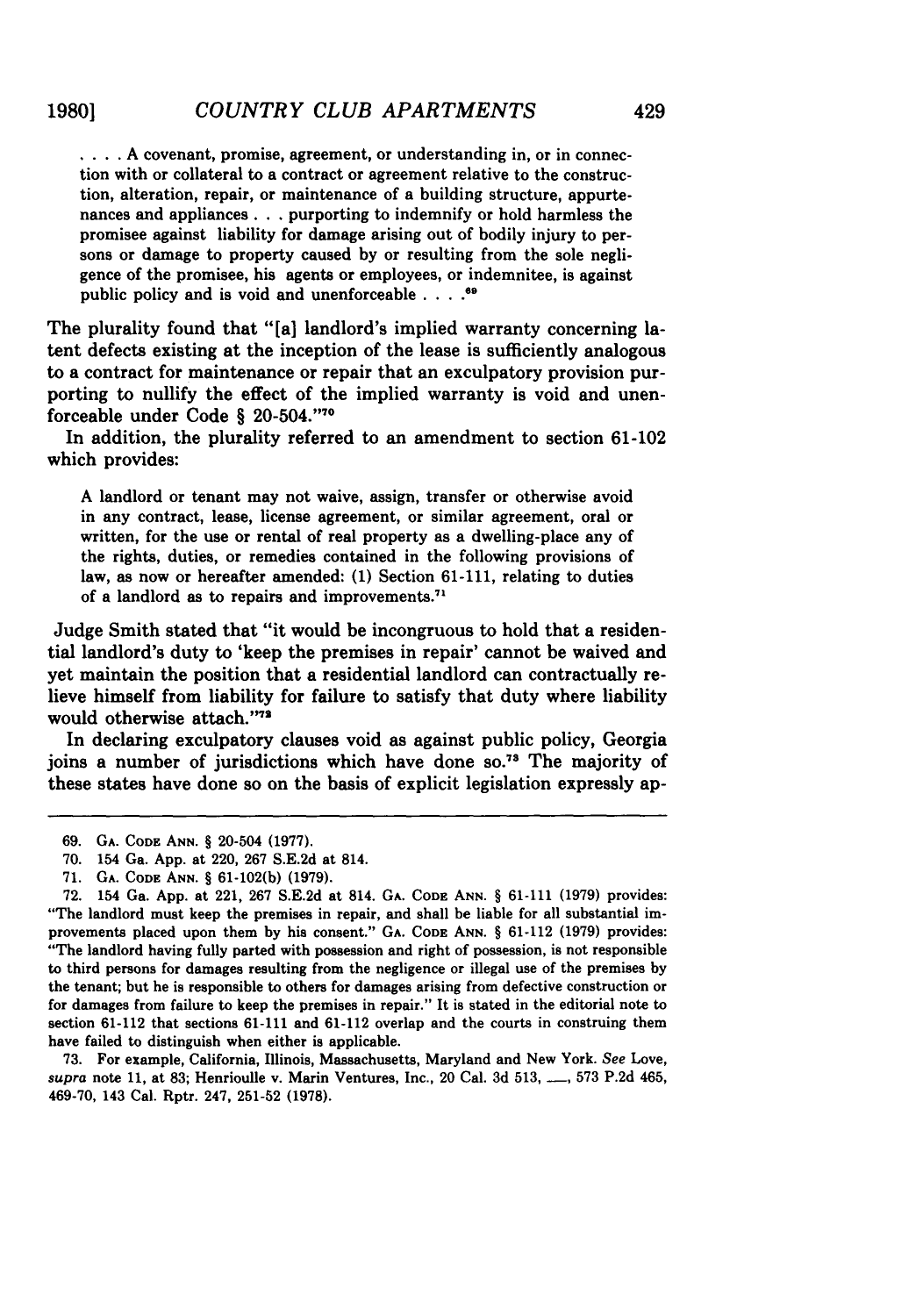plicable to exculpatory clauses in leases **. <sup>7</sup>**The decision in *Scott* clarifies an area of law previously plagued with uncertainty. The Georgia Supreme Court is to be commended for recognizing a reversal in public policy declared by the legislature,<sup>75</sup> although it has taken them some time. In addition, the Georgia Supreme Court has clarified some uncertainties raised by the court of appeals decision.<sup>76</sup>

There is, however, one area of confusion resulting from the rationale of the decisions in *Scott:* that is; neither the court of appeals nor the supreme court established whether the holding in *Scott* was limited to residential leases. The plurality's reasoning under section 20-504 would apply to both commercial and residential leases since Georgia case law imposes the implied warranty against latent defects in **both.77** Section **61-102,** however, is expressly limited to the "rental of real property as a dwelling place."78 The plurality's interpretation of this statute as applicable to residential leases only is reasonable under its express terms; however, it does add an element of confusion to the decision. The Georgia Supreme Court did nothing to clarify this ambiguity. The supreme court merely noted that **by** amending section **61-102,** the legislature "re-enforced" its earlier pronouncement of public policy in section 20-504, and clarified the legis-

**76.** The primary criticism of the court of appeals decision was the resulting uncertainty in this area of the law. The decision was of limited precedential value since the special concurrence **by** Judge McMurray was needed to affirm the trial court's ruling. Judge Mc-Murray refuted the reasonng of the plurality and declined to join in overuling the line of recent cases upholding the validity of exculpatory clauses in leases. 154 Ga. **App.** at 221, **267 S.E.2d** at 814.

**77.** See, e.g., Grimes v. Gano, **111** Ga. **App.** 544, 142 **S.E.2d** 413 **(1965);** Cox v. Walter M. Lowney Co., **35** Ga. **App. 51, 132 S.E. 257 (1925).**

**78.** See text accompanying n. **71.** Dwelling-place is defined as "some permanent abode or residence, in which one has the intention of remaining **. BLACK'S LAW DICTIONARY 596** (rev. 4th ed. **1968).**

<sup>74.</sup> See Love, supra **note 11,** at **83 &** n.333; **1972** Wis. L. REV. **520, 525.** New Hampshire has declared that any attempt to contract against liability is void as against public policy without reference to a specific statute.

**<sup>75.</sup>** It should be pointed out, however, that the legislative enactments and the court's intepretation and application of the new public policy necessarily infringes upon principles of freedom of contract. See **1972** Wis. L. **REV. 520** in which the author presents a convincing argument for the application of the doctrine of unconscionability to exculpatory provisions in standard form leases. The author asserts that such an approach provides the courts with flexibility not available under statutes declaring all exculpatory provisions void, but yet avoids the inconsistencies present under the traditional approaches. Under this theory, when it is established that the exculpatory provision was a negotiated term between parties with equal bargaining power it will be enforced; but upon proof of unequal bargaining power, the court may declare the term unconscionable and therefore unenforceable. This approach keeps intact the traditional contract principles; however, it requires litigation in each case to establish the relative bargaining power of the parties and **to** determine whether the exculpatory clause was in fact a negotiated term.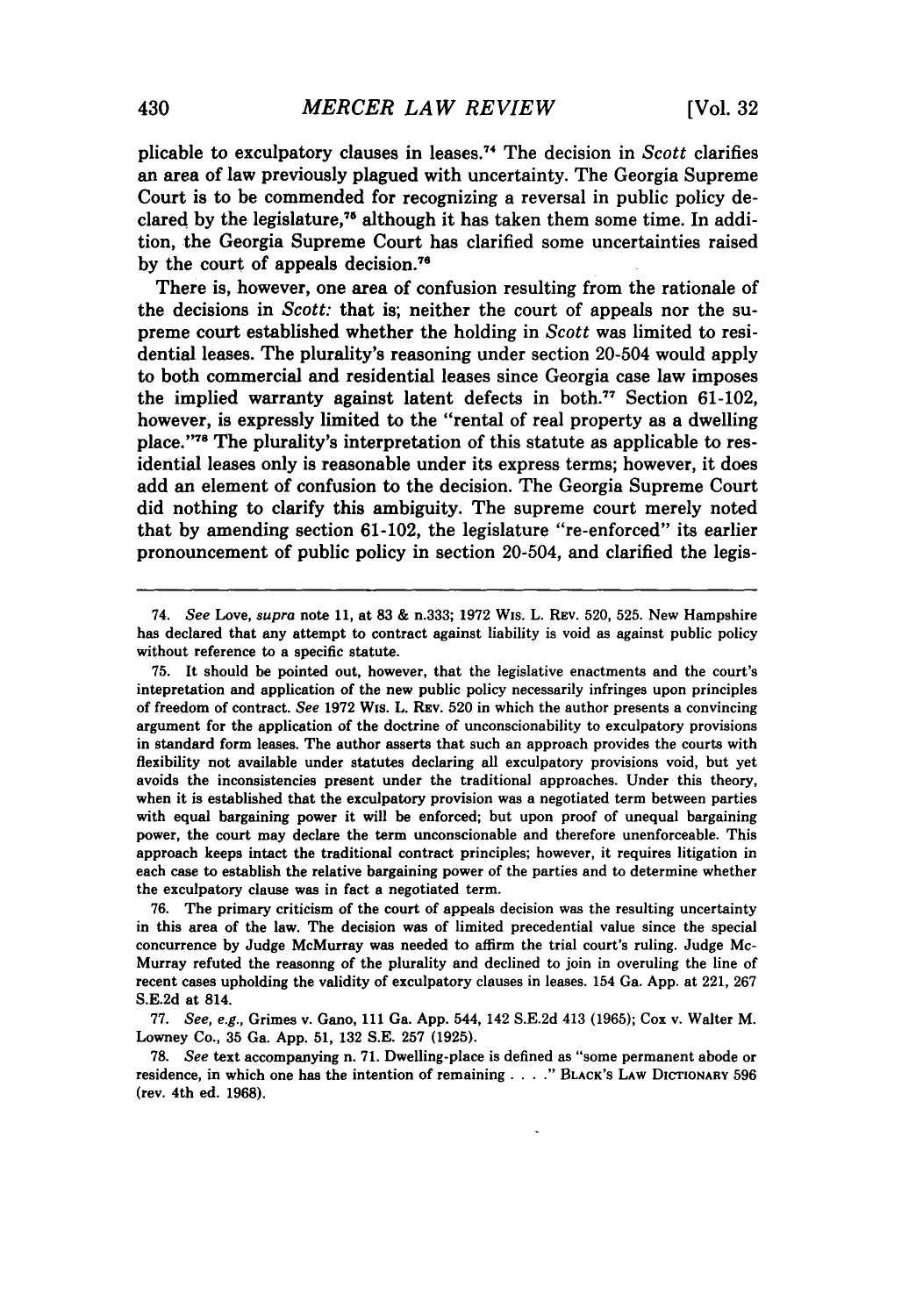lature's intention that section 20-504 apply specifically to the landlordtenant relationship. If the court is relying solely upon section 20-504, then the holding in *Scott* is not limited to residential leases. Under this theory, the supreme court's reference to section 61-102 is merely to support a finding that the legislature intended section 20-504 to apply to exculpatory provisions in leases. However, if section 61-102 is relied upon not only as evidence of the legislature's earlier declaration of new public policy but as essential to holding exculpatory provisions invalid, then *Scott* is necessarily limited to residential leases. If the latter is ultimately determined to be what the supreme court intended, then Scott is subject to the criticism that a distinction between commercial and residential leases is "artificial and arbitrary."<sup>79</sup>

In conclusion, the Scott decision answers a number of questions previously existing in this area. Unfortunately, the full effect of the holding in *Scott* is unclear. Hopefully, subsequent decisions will quickly clarify the intended scope of the decision so that the landlord-tenant relationship will be afforded the certainty that is essential to this relationship.

MITCHELL **0.** MOORE

**79.** See College Mobile Home Park & Sales, Inc. v. Hoffman, **72** Wis.2d 514, **\_\_,** 241 N.W.2d 174, **177 (1976).**